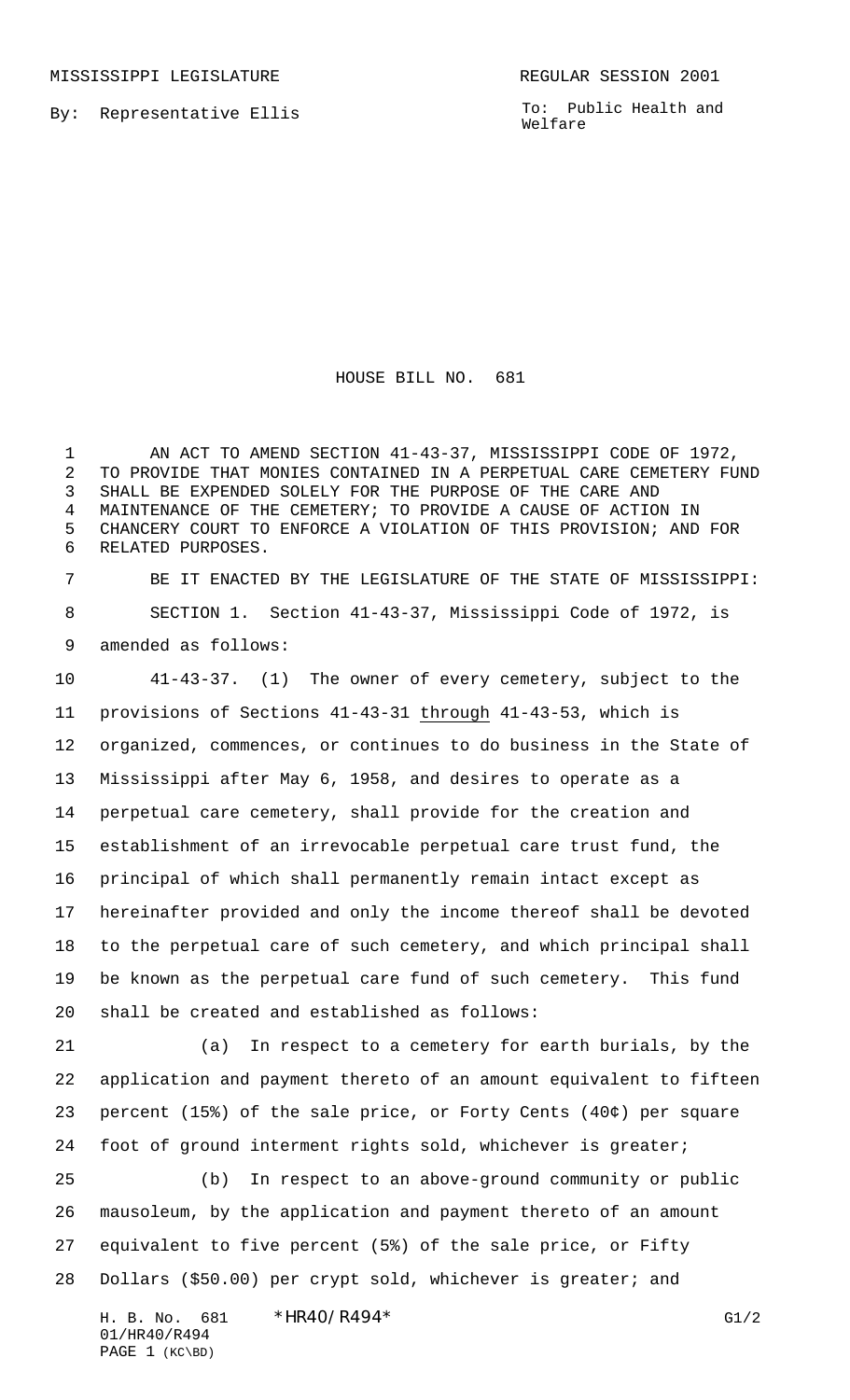(c) In respect to a community columbarium, by the application and payment thereto of an amount equivalent to five percent (5%) of the sale price, or Ten Dollars (\$10.00) per niche sold, whichever is greater.

 (2) From the sale price the owner shall pay to the perpetual care fund an amount in proportion to the requirements in subsection (1) of this section, which payment shall be in cash and shall be deposited with the custodian or trustee of the fund not later than thirty (30) days after the close of the month in which the total payment on such sale is received.

 (3) In addition to the provisions of subsections (1) and (2) of this section, any cemetery organized after May 6, 1958, or any mausoleum or columbarium which is built at any location other than upon property owned by an existing cemetery after such date, whether it be by incorporation, association, individually or by any other means, or having its first burial after such date, shall, before disposing of any burial lot or right or making any sale thereof and/or making its first burial, cause to be deposited the sum of Five Thousand Dollars (\$5,000.00) in cash into an irrevocable perpetual care trust fund as provided in subsection (1) of this section for the maintenance of such cemetery.

 (4) Whenever the cemetery shall have deposited in the perpetual care fund, as required by this section, a sum amounting to Ten Thousand Dollars (\$10,000.00), it shall submit proof of such fact to its trustee, and it shall be the duty of the trustee to thereupon pay over to the cemetery the amount of Five Thousand Dollars (\$5,000.00) so originally deposited by it in the perpetual care fund.

H. B. No. 681 \*HR40/R494\* 01/HR40/R494 (5) The perpetual care fund shall be permanently set aside in trust to be administered under the jurisdiction of the chancery court of the chancery court district wherein the cemetery is located. The chancery courts so having jurisdiction shall have full jurisdiction over the reports and accounting of trustees,

```
PAGE 2 (KC\BD)
```